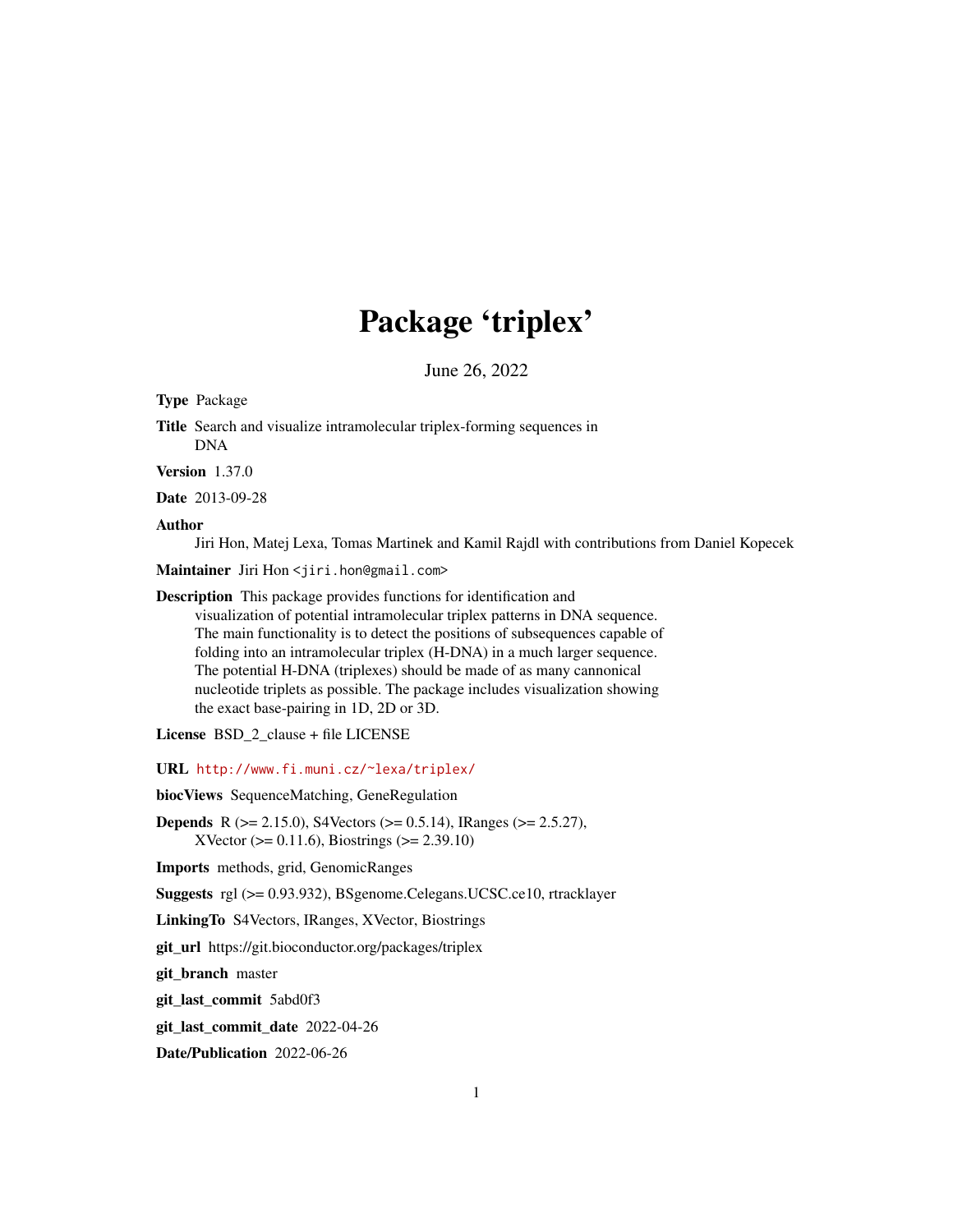# <span id="page-1-0"></span>R topics documented:

|  | 19 |
|--|----|

triplex-package *Triplex search and visualization package*

#### Description

This package provides functions for the identification and visualization of potential intramolecular triplex (H-DNA) patterns in DNA sequences.

#### Details

This package is essentially an R interface to the underlying C implementation of a dynamicprogramming search startegy of the same name (Lexa et al., 2011). The main functionality of the original program was to detect the positions of subsequences in a much larger sequence capable of folding into an intramolecular triplex (H-DNA) made of as many cannonical nucleotide triplets as possible (see [triplex.search](#page-12-1)). In creating its incarnation in R, we extended this basic functionality, to include the calculation of exact base-pairing in the triple helices, which allowed us to extend the functionality of the package towards visualization showing the exact base-pairing in 1D, 2D or 3D (see [triplex.diagram](#page-8-1) and [triplex.3D](#page-5-1)).

#### Author(s)

Matej Lexa, Tomas Martinek, Kamil Rajdl, Jiri Hon

Maintainer: Jiri Hon <jiri.hon@google.com>

#### References

Lexa, M., Martinek, T., Burgetova, I., Kopecek, D., Brazdova, M.: *A dynamic programming algorithm for identification of triplex-forming sequences*, In: Bioinformatics, Vol. 27, No. 18, 2011, Oxford, GB, p. 2510-2517, ISSN 1367-4803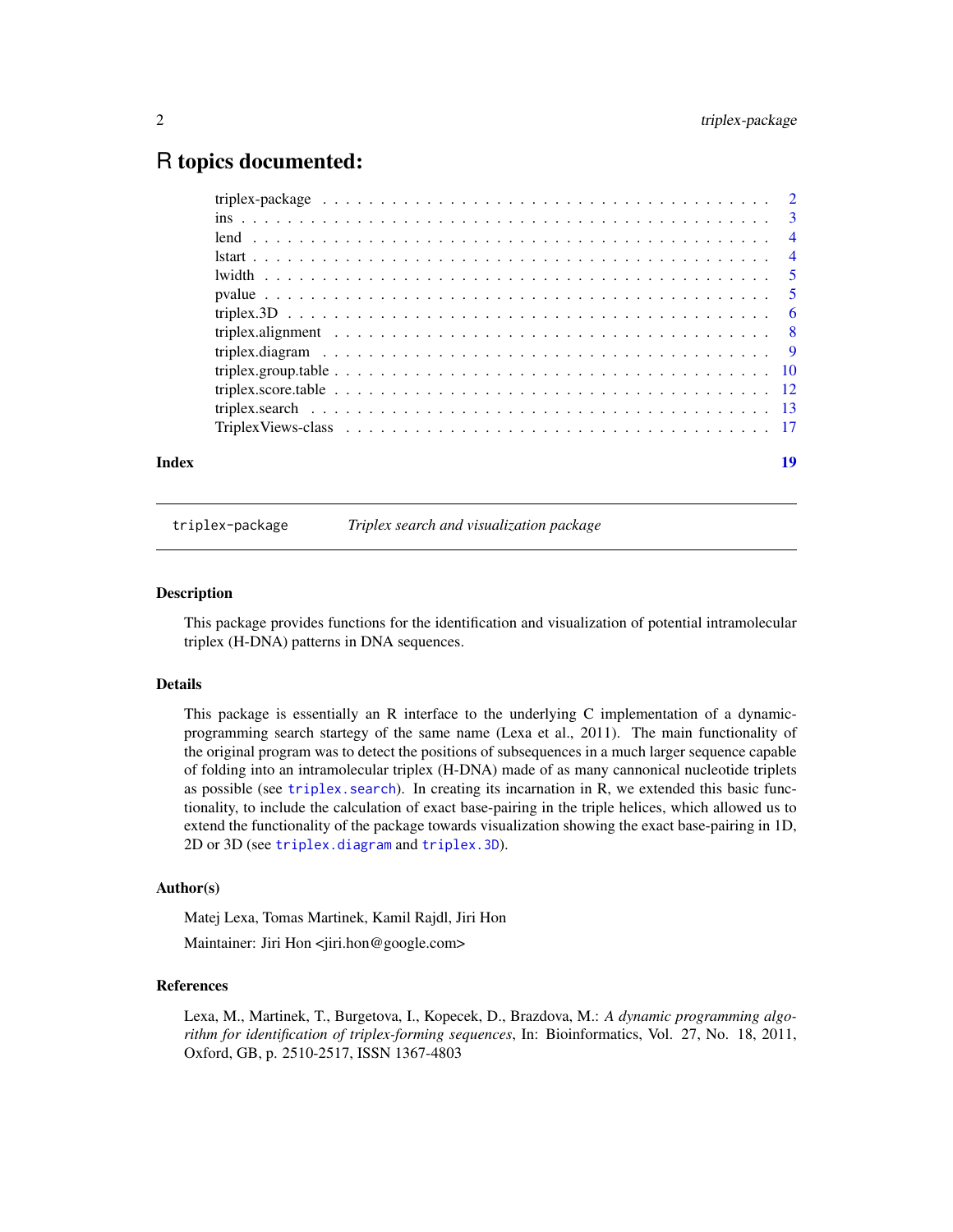<span id="page-2-0"></span>ins 3

# See Also

[DNAString](#page-0-0), [triplex.search](#page-12-1), [triplex.diagram](#page-8-1), [triplex.3D](#page-5-1)

# Examples

```
seq <- DNAString("GGAAAGCAATGCCAGGCAGGG")
t <- triplex.search(seq, min_score=10, p_value=1)
triplex.diagram(t[1])
## Not run:
triplex.3D(t[1])
```
## End(Not run) triplex.score.table() triplex.group.table()

#### ins *Insertions accessor*

# Description

Gets the insertion vector of an object.

## Usage

 $ins(x, \ldots)$ 

# Arguments

| X        | An object to get the insertion values of. |
|----------|-------------------------------------------|
| $\cdots$ | Additional arguments.                     |

```
t <- triplex.search(DNAString("TATTTATTTTTTCATCTTCTTTTTTTATTTTT"), max_len=11)
ins(t);
```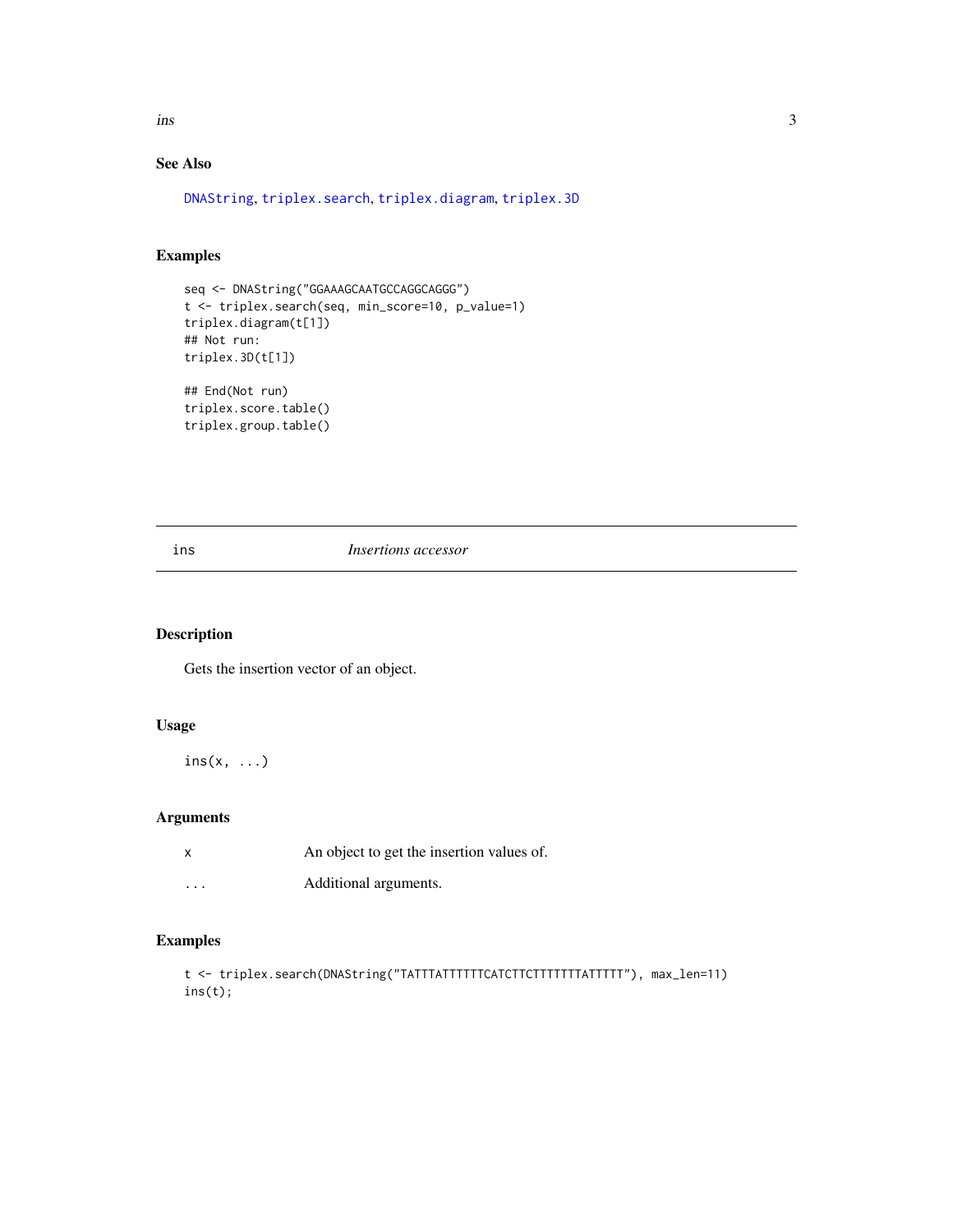<span id="page-3-0"></span>

Gets the loop ends of an object.

# Usage

 $lend(x, \ldots)$ 

# Arguments

| x                       | An object to get the loop end values of. |
|-------------------------|------------------------------------------|
| $\cdot$ $\cdot$ $\cdot$ | Additional arguments.                    |

# Examples

t <- triplex.search(DNAString("TATTTATTTTTTCATCTTCTTTTTTTATTTTT")) lend(t);

| lstart | Loop start accessor |  |
|--------|---------------------|--|

# Description

Gets the loop starts of an object.

# Usage

 $lstart(x, ...)$ 

# Arguments

| An object to get the loop start values of. |  |  |  |
|--------------------------------------------|--|--|--|
|                                            |  |  |  |

```
... Additional arguments.
```

```
t <- triplex.search(DNAString("TATTTATTTTTTCATCTTCTTTTTTTATTTTT"))
lstart(t);
```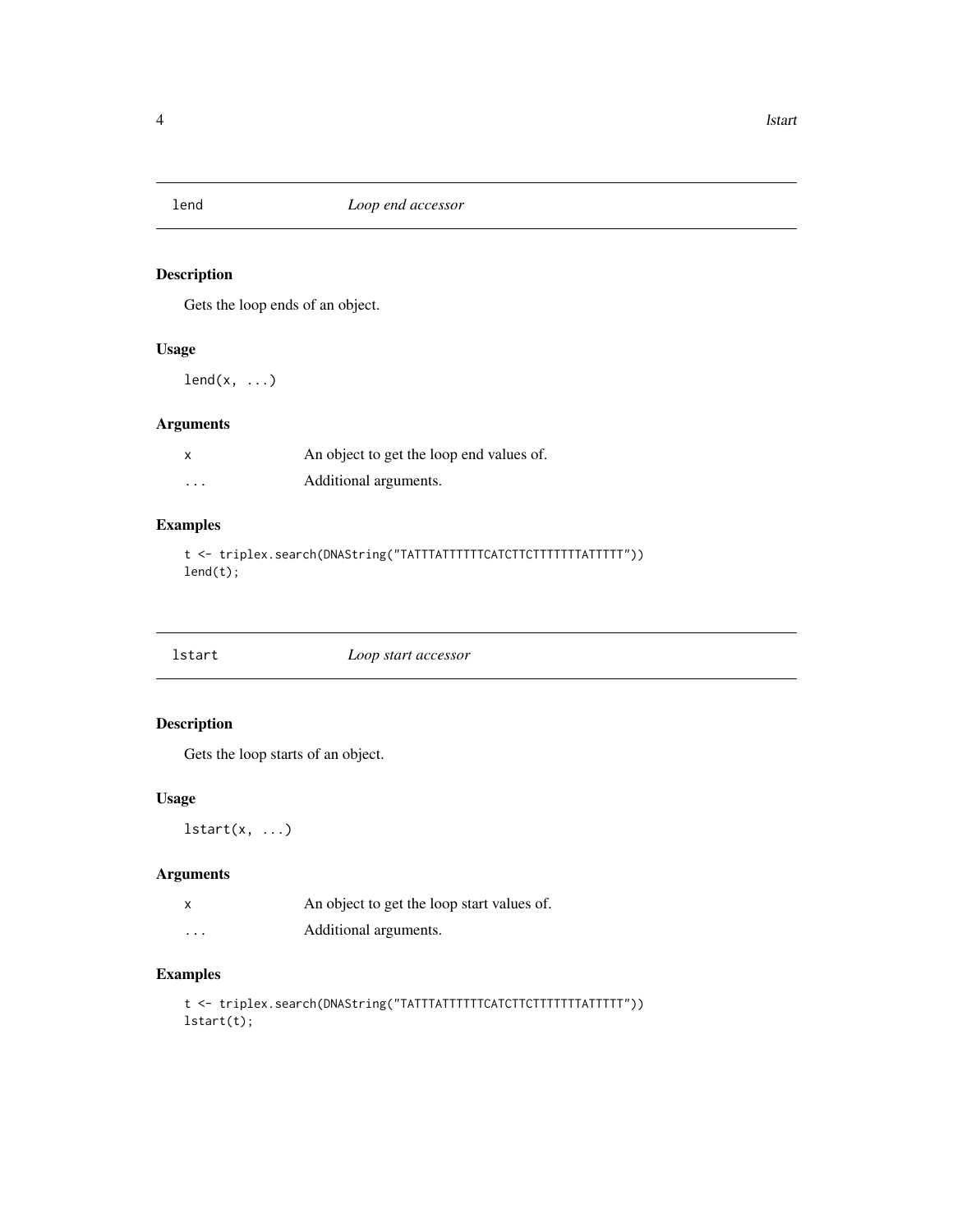<span id="page-4-0"></span>

Gets the loop widths of an object.

# Usage

 $lwidth(x, ...)$ 

# Arguments

| x        | An object to get the loop width values of. |
|----------|--------------------------------------------|
| $\cdots$ | Additional arguments.                      |

# Examples

t <- triplex.search(DNAString("TATTTATTTTTTCATCTTCTTTTTTTATTTTT")) lwidth(t);

pvalue *P-value accessor*

# Description

Gets the P-values of an object.

# Usage

pvalue(x, ...)

# Arguments

| An object to get the P-values of. |  |  |
|-----------------------------------|--|--|
|                                   |  |  |

... Additional arguments.

```
t <- triplex.search(DNAString("TATTTATTTTTTCATCTTCTTTTTTTATTTTT"))
pvalue(t);
```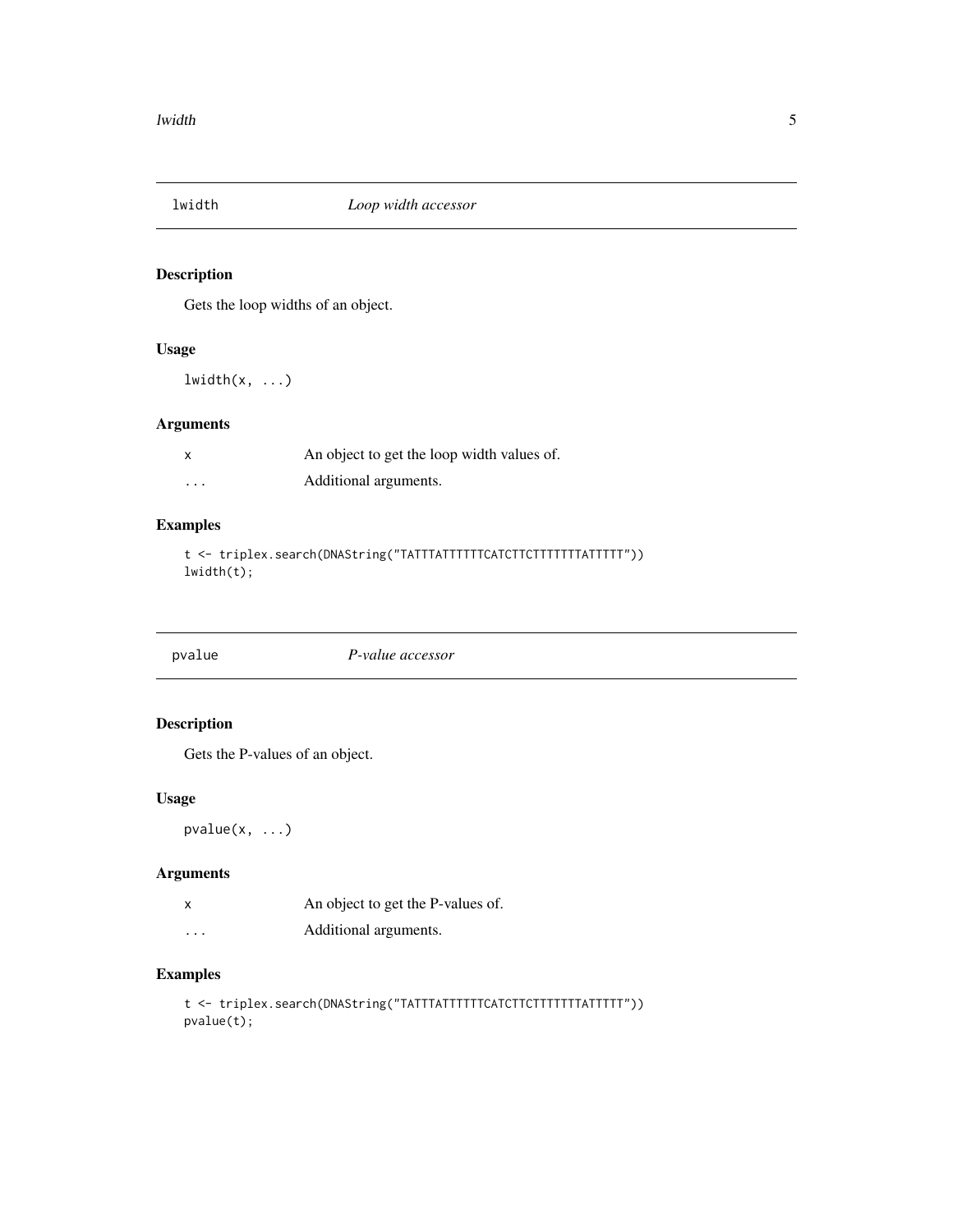<span id="page-5-1"></span><span id="page-5-0"></span>

This function visualizes a [TriplexViews](#page-16-1) object as a 3D model. Its structure can be drawn with automatic optimalizations. To use this function, please install suggested rgl package from CRAN.

#### Usage

```
triplex.3D(triplex, opt = TRUE, A.col = "red", T.col = "brown",
          G.col = "green", C.col = "blue", bbone.col = "violet",
          bgr.col = "white", bbone.n = 20)
```
# Arguments

| triplex      | TriplexViews object including only one triplex.                                                                            |
|--------------|----------------------------------------------------------------------------------------------------------------------------|
| opt          | TRUE or FALSE: TRUE - structure of triplex will be optimalized, FALSE -<br>structure will be drawn without optimalization. |
| A.col        | Color of Adine base.                                                                                                       |
| T.col        | Color of Thymin base.                                                                                                      |
| G.col        | Color of Guanine base.                                                                                                     |
| $C.\coloneq$ | Color of Cytosine base.                                                                                                    |
| bgr.col      | Color of background.                                                                                                       |
| bbone.col    | Color of backbone.                                                                                                         |
| bbone.n      | Number of sides of backbone bonds.                                                                                         |

# Details

The input [TriplexViews](#page-16-1) object is required to provide additional algorithm options (see [triplex.search](#page-12-1)). These are used for proper computation of triplex alignment.

An example of a graphical output corresponding to a triplex type 3 with DNA sequence "GGAAAG-CAATGCCAGGCAGGG" is shown in the following figure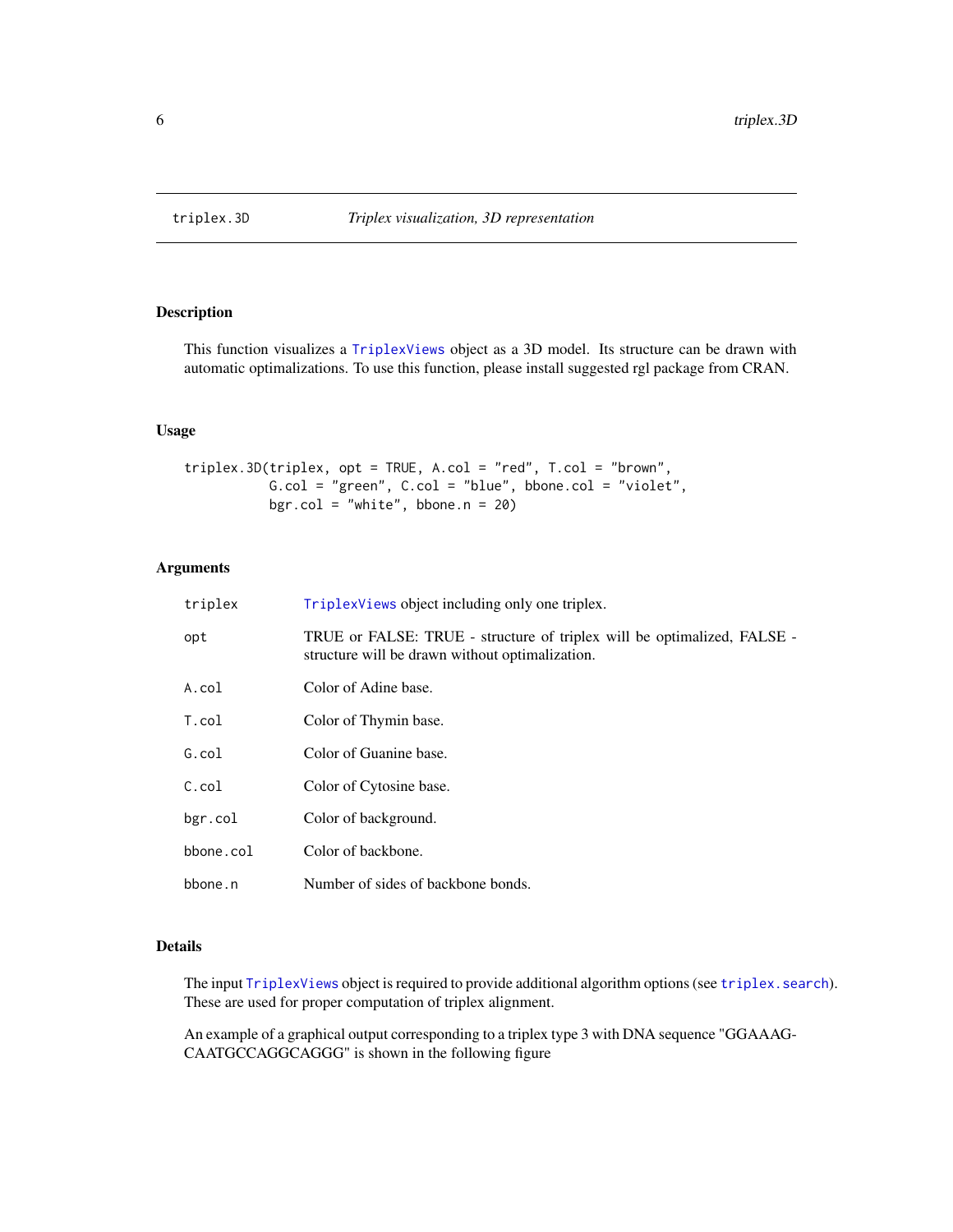<span id="page-6-0"></span>

# Value

Instance of [DNAStringSet](#page-0-0) object with computed alignment.

# Author(s)

Kamil Rajdl, Jiri Hon

# See Also

[triplex.diagram](#page-8-1), [triplex.search](#page-12-1), [triplex.alignment](#page-7-1)

# Examples

```
seq <- DNAString("GGAAAGCAATGCCAGGCAGGG")
t <- triplex.search(seq, min_score=10, p_value=1)
## Not run:
triplex.3D(t[1])
```
## End(Not run)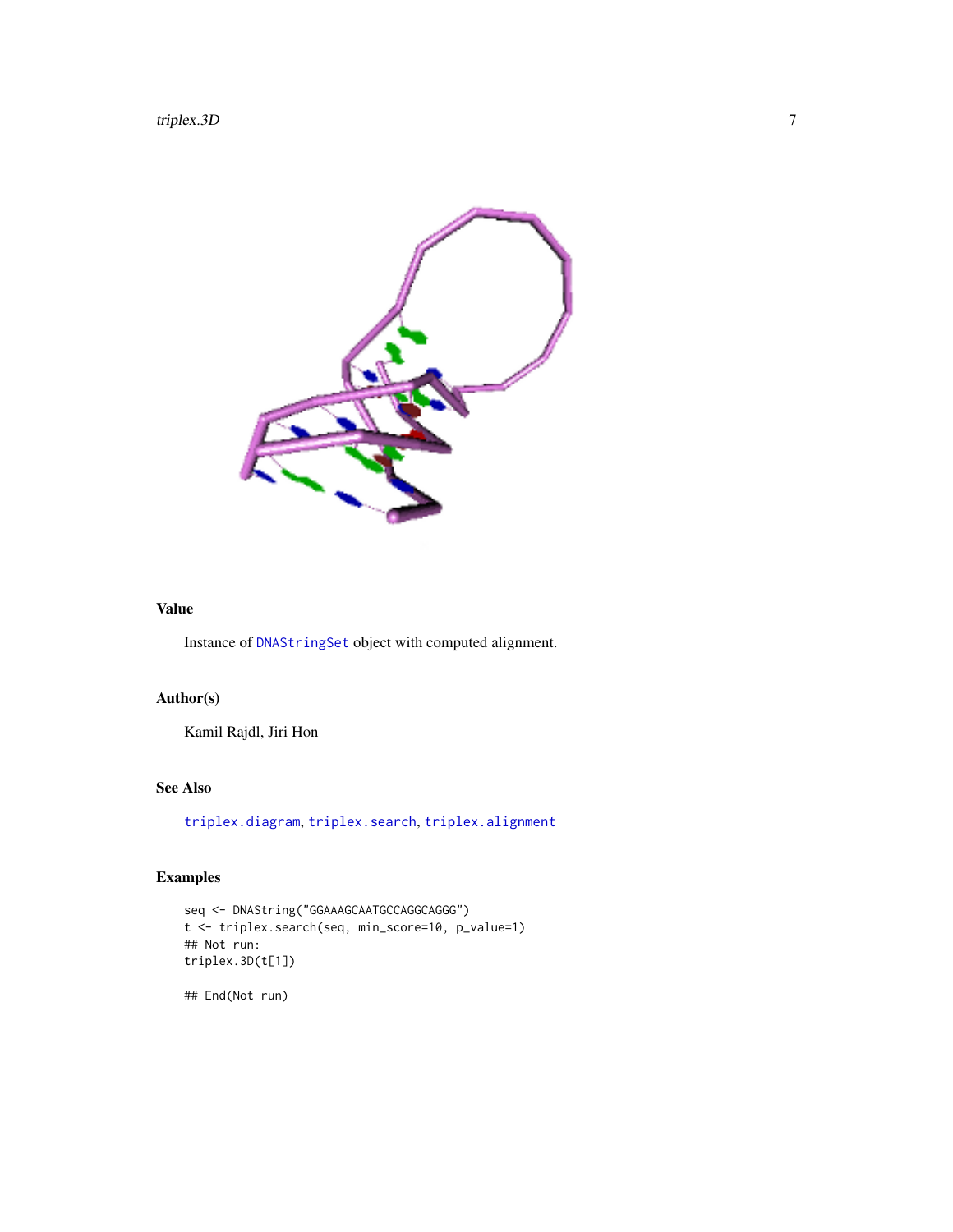<span id="page-7-1"></span><span id="page-7-0"></span>triplex.alignment *Triplex alignment*

#### Description

This function computes best triplex alignment.

#### Usage

```
triplex.alignment(triplex)
```
#### Arguments

triplex [TriplexViews](#page-16-1) object including only one triplex.

# Details

Similarly to other DNA multiple sequence alignments the output of the triplex.alignment method is stored as [DNAStringSet](#page-0-0) object. This object consists of four sequences: plus and minus sequences representing 5' to 3' and 3' to 5' DNA strand of detected triplex; one of the anti-plus, anti-minus, para-plus or para-minus sequence representing the third triplex strand aligned to plus or minus strand in antiparallel or parallel fashion; and finally loop sequence representing unpaired loop.

Please note that all eight triplex types shown in following figure can be represented using four types of alignments, because each alignment can correspond to triplex detected either on forward or reverse DNA strand.



The input [TriplexViews](#page-16-1) object is required to provide additional algorithm options (see [triplex.search](#page-12-1)). These are used for proper computation of triplex alignment.

#### Value

Instance of [DNAStringSet](#page-0-0) object.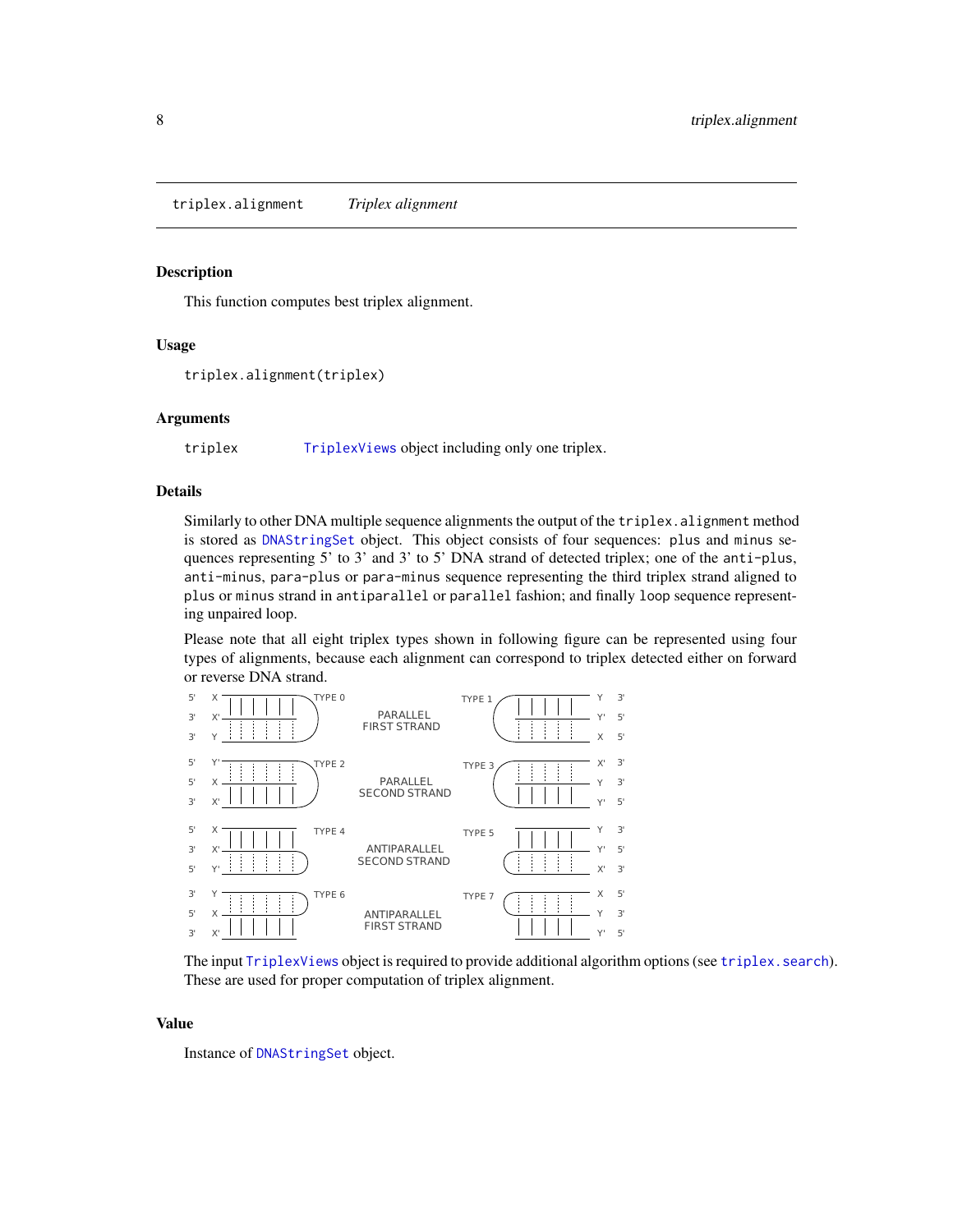# <span id="page-8-0"></span>triplex.diagram 9

#### Author(s)

Jiri Hon

# See Also

[triplex.diagram](#page-8-1), [triplex.3D](#page-5-1), [triplex.search](#page-12-1)

# Examples

```
seq <- DNAString("GGAAAGCAATGCCAGGCAGGG")
t <- triplex.search(seq, min_score=10, p_value=1)
triplex.alignment(t[1])
```
<span id="page-8-1"></span>triplex.diagram *Triplex visualization, diagram representation*

# Description

This function visualizes a [TriplexViews](#page-16-1) object as a 2D diagram. Nucleotides are drawn as characters in circles and bonds as lines between them (Watson-Crick or Hogsteen).

# Usage

```
triplex.diagram(triplex, circles = TRUE, mbonds.lty = 1,
               mbonds.lwd = 2.5, wcbonds.lty = 1, wcbonds.lwd = 1,
               hbonds.lty = 2, hbonds.lwd = 1, labels.cex = 1, circles.cex = 1,
               margin = 0.1, bonds.length = 0.07)
```
# Arguments

| triplex      | TriplexViews object including only one triplex.                                                                            |
|--------------|----------------------------------------------------------------------------------------------------------------------------|
| circles      | TRUE or FALSE: TRUE - nucleotides are drawn as characters in circles, FALSE<br>- nucleotides are drawn just as characters. |
| mbonds.ltv   | Type of main (skelet) bonds lines.                                                                                         |
| mbonds.lwd   | Width of main (skelet) bonds lines.                                                                                        |
| wcbonds.lty  | Type of Watson-Crick bonds lines.                                                                                          |
| wcbonds.lwd  | Width of Watson-Crick bonds lines.                                                                                         |
| hbonds.lty   | Type of Hoogsteen bonds lines.                                                                                             |
| hbonds.lwd   | Width of Hoogsteen bonds lines.                                                                                            |
| labels.cex   | Multiplier of size of labels of nucleotides.                                                                               |
| circles.cex  | Multiplier of size of nucleotides.                                                                                         |
| margin       | Left and right margin of the picture.                                                                                      |
| bonds.length | Length of lines representing Watson-Crick and Hoogsteen bonds.                                                             |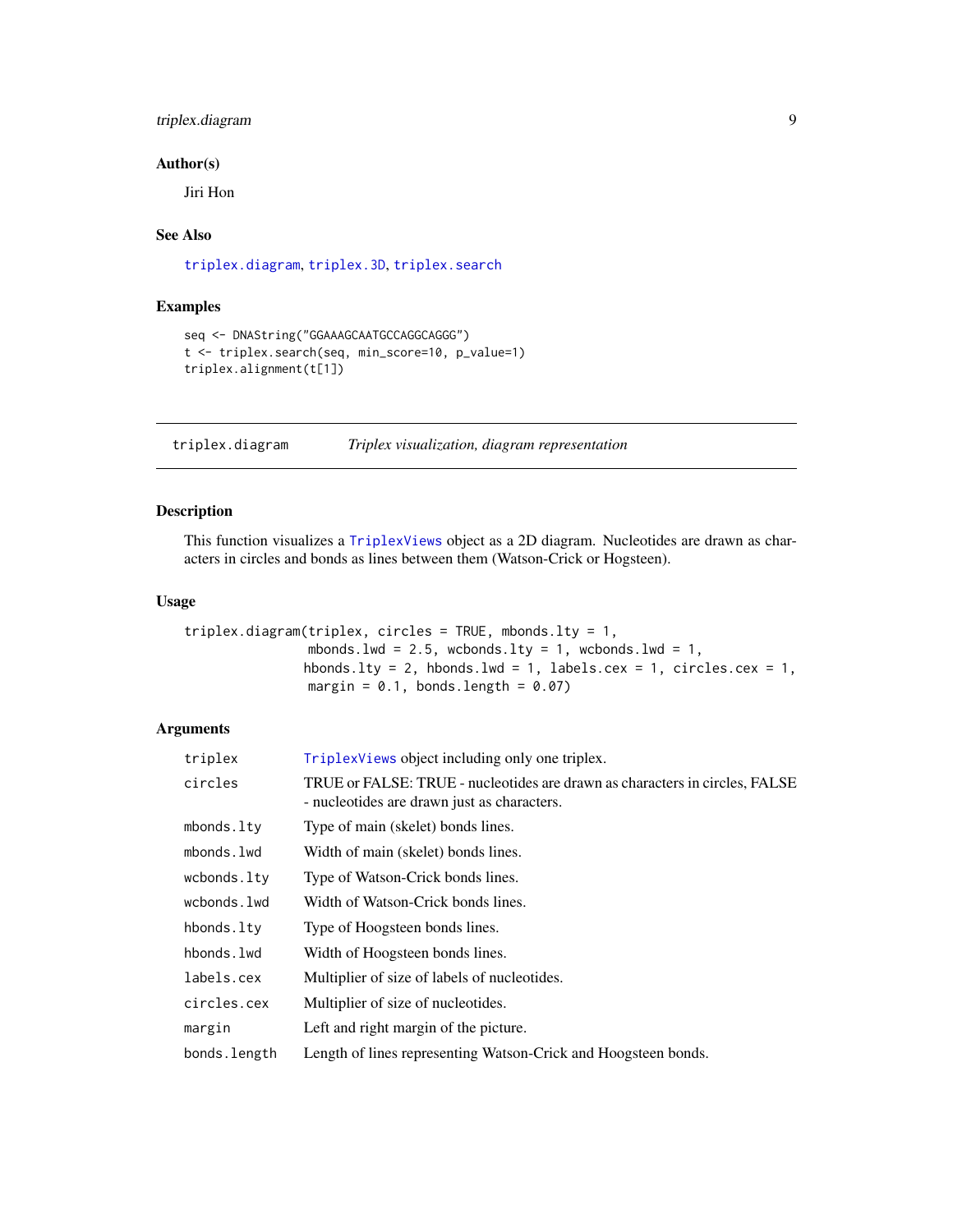# <span id="page-9-0"></span>Details

The input [TriplexViews](#page-16-1) object is required to provide additional algorithm options (see [triplex.search](#page-12-1)). These are used for proper computation of triplex alignment.

An example of a graphical output corresponding to a triplex of type 3 with DNA sequence "GGAAAG-CAATGCCAGGCAGGG" is shown in the following figure



#### Value

Instance of [DNAStringSet](#page-0-0) object with computed alignment.

# Author(s)

Kamil Rajdl, Jiri Hon

#### See Also

[triplex.3D](#page-5-1), [triplex.search](#page-12-1), [triplex.alignment](#page-7-1)

#### Examples

```
seq <- DNAString("GGAAAGCAATGCCAGGCAGGG")
t <- triplex.search(seq, min_score=10, p_value=1)
triplex.diagram(t[1])
```
<span id="page-9-1"></span>triplex.group.table *Get default isogroup tables*

#### Description

The triplex.group.table function returns default isogroup tables for parallel and antiparallel triplex types.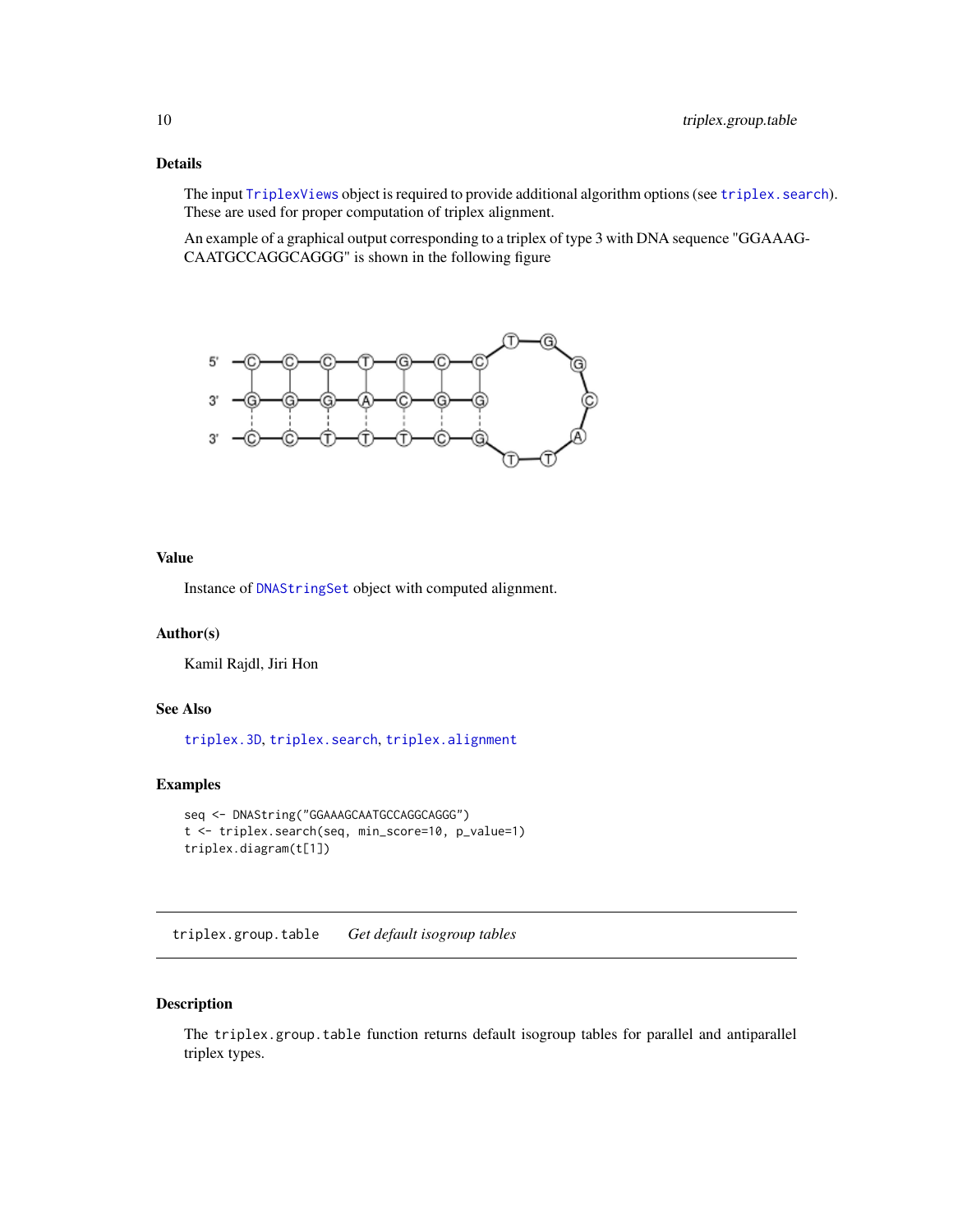#### <span id="page-10-0"></span>triplex.group.table 11

#### Usage

triplex.group.table()

#### Details

This function is used by triplex. search function to get default isogroup tables. These tables correspond exactly with Table 1 published in (Lexa, 2011) and they represent the isomorphic groups of triplets.

As a common triplet structure is H.WC:WC, to customize isogroup tables just use H as a row index, WC as a column index, then set desired group number and pass such modified tables through group\_table option of [triplex.search](#page-12-1) interface.

#### Value

List of two matrixes, one for parallel triplex types and the other one for antiparallel.

#### Note

If you modify the isogroup tables, you should consider changing also default P-value constants (lambda, mu and rn), because these are valid just for the default isogroup tables.

#### Author(s)

Tomas Martinek, Jiri Hon

#### References

Lexa, M., Martinek, T., Burgetova, I., Kopecek, D., Brazdova, M.: *A dynamic programming algorithm for identification of triplex-forming sequences*, In: Bioinformatics, Vol. 27, No. 18, 2011, Oxford, GB, p. 2510-2517, ISSN 1367-4803

# See Also

[triplex.score.table](#page-11-1) [triplex.search](#page-12-1), [TriplexViews](#page-16-1), [triplex.diagram](#page-8-1), [triplex.3D](#page-5-1), [triplex.alignment](#page-7-1)

#### Examples

triplex.group.table()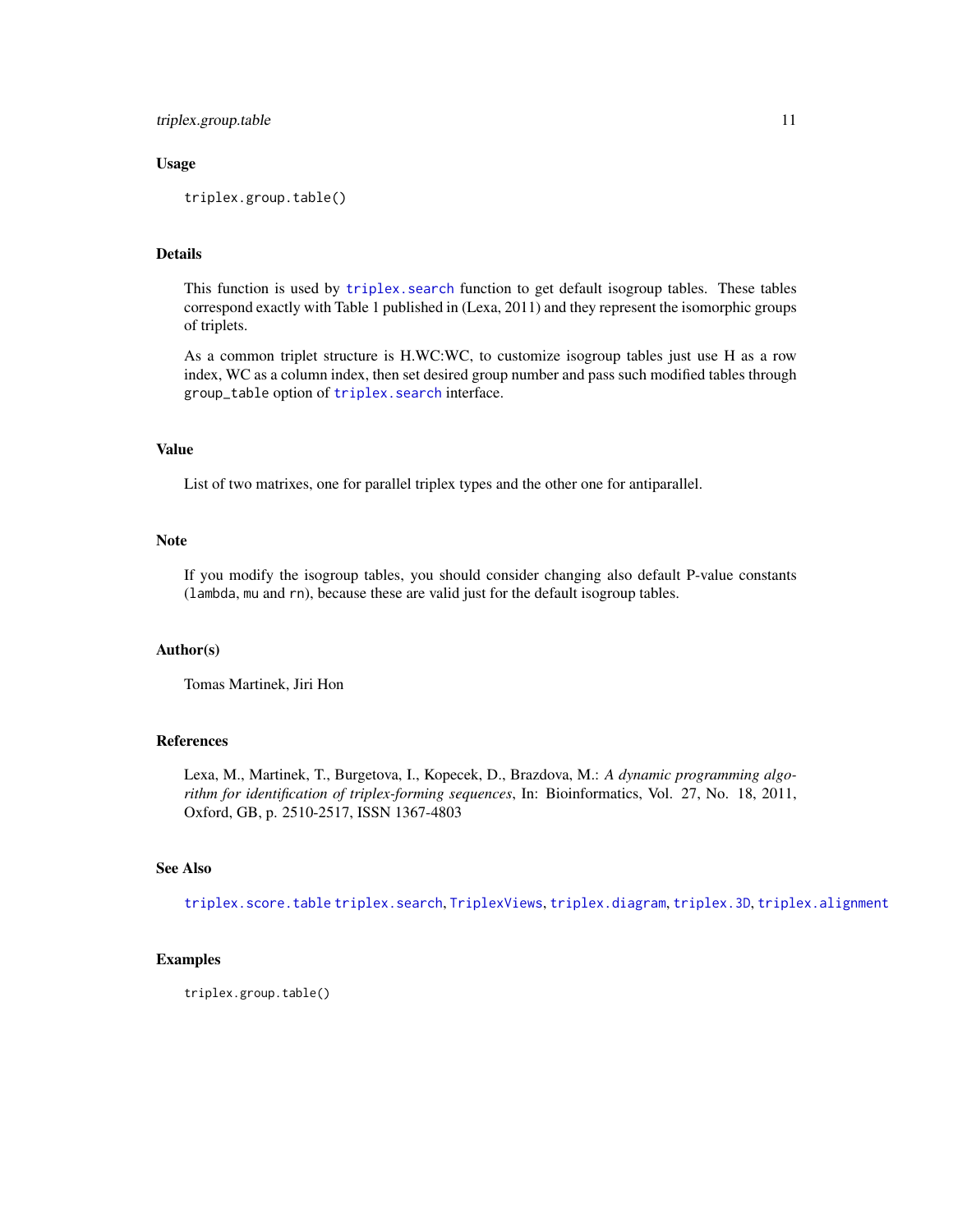<span id="page-11-1"></span><span id="page-11-0"></span>The triplex.score.table function returns default scoring tables for parallel and antiparallel triplex types.

#### Usage

```
triplex.score.table()
```
#### Details

This function is used by triplex. search function to get default scoring tables. These tables correspond exactly with Table 1 published in (Lexa, 2011) and they represent the strength of Hoogsteen bonds between thirdstrand nucleotide (row index) and a nucleotide from duplex (column index).

As a common triplet structure is H.WC:WC, to customize scoring tables just use H as a row index, WC as a column index, then set desired score value and pass such modified tables through score\_table option of [triplex.search](#page-12-1) interface.

Please keep in mind that for a mismatch (no bond at all) special value -9 is used. If you want to change mismatch penalization, please use mis\_pen option of triplex. search function.

#### Value

List of two matrixes, one for parallel triplex types and the other one for antiparallel.

#### **Note**

If you modify the scoring tables, you should consider changing also default P-value constants (lambda, mu and rn), because these are valid just for the default scoring tables.

#### Author(s)

Tomas Martinek, Jiri Hon

#### References

Lexa, M., Martinek, T., Burgetova, I., Kopecek, D., Brazdova, M.: *A dynamic programming algorithm for identification of triplex-forming sequences*, In: Bioinformatics, Vol. 27, No. 18, 2011, Oxford, GB, p. 2510-2517, ISSN 1367-4803

#### See Also

[triplex.group.table](#page-9-1) [triplex.search](#page-12-1), [TriplexViews](#page-16-1), [triplex.diagram](#page-8-1), [triplex.3D](#page-5-1), [triplex.alignment](#page-7-1)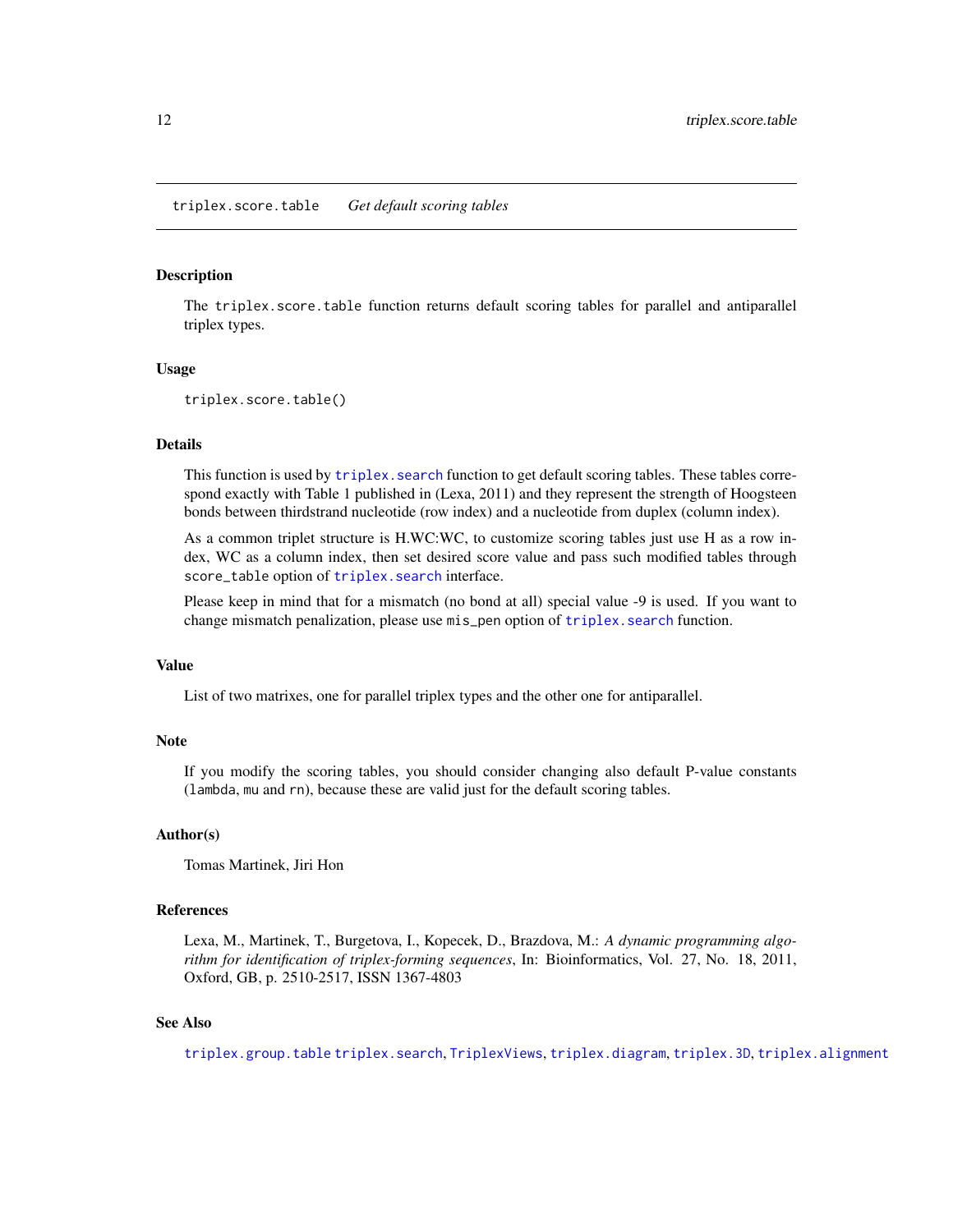# <span id="page-12-0"></span>triplex.search 13

# Examples

triplex.score.table()

<span id="page-12-1"></span>triplex.search *Search intramolecular triplex-forming sequences in DNA*

# Description

The triplex.search function identifies potential intramolecular triplex-forming sequences in DNA.

# Usage

| triplex.search( |     |               |
|-----------------|-----|---------------|
| dna,            |     |               |
| type            |     | $= 0:7$ ,     |
| min_score       |     | $= 15,$       |
| p_value         |     | $= 0.05,$     |
| min_len         |     | $= 6,$        |
| max_len         |     | $= 25,$       |
| min_loop        |     | $= 3,$        |
| max_loop        |     | $= 10.$       |
| seq_type        | $=$ | 'eukaryotic', |
| score_table     | $=$ | 'default',    |
| group_table     | $=$ | 'default',    |
| lambda_par      | $=$ | 'default',    |
| lambda_apar     | $=$ | 'default',    |
| mu_par          | Ξ   | 'default',    |
| mu_apar         | $=$ | 'default'.    |
| $rn\_par$       | $=$ | 'default',    |
| rn_apar         | $=$ | 'default',    |
| dtwist_pen      | $=$ | 'default'     |
| ins_pen         | $=$ | 'default',    |
| iso_pen         | $=$ | 'default',    |
| iso_bonus       | $=$ | 'default',    |
| mis_pen         | $=$ | 'default')    |

# Arguments

| dna                    | A DNAString object.                                     |
|------------------------|---------------------------------------------------------|
| type                   | Vector of triplex types $(07)$ to be searched for.      |
| min_score              | Minimal score treshold.                                 |
| p_value                | Acceptable P-value.                                     |
| min_len                | Minimal triplex length.                                 |
| $max$ <sub>-</sub> len | Maximal triplex length.                                 |
| min_loop               | Minimal triplex loop length. Can not be lower than one. |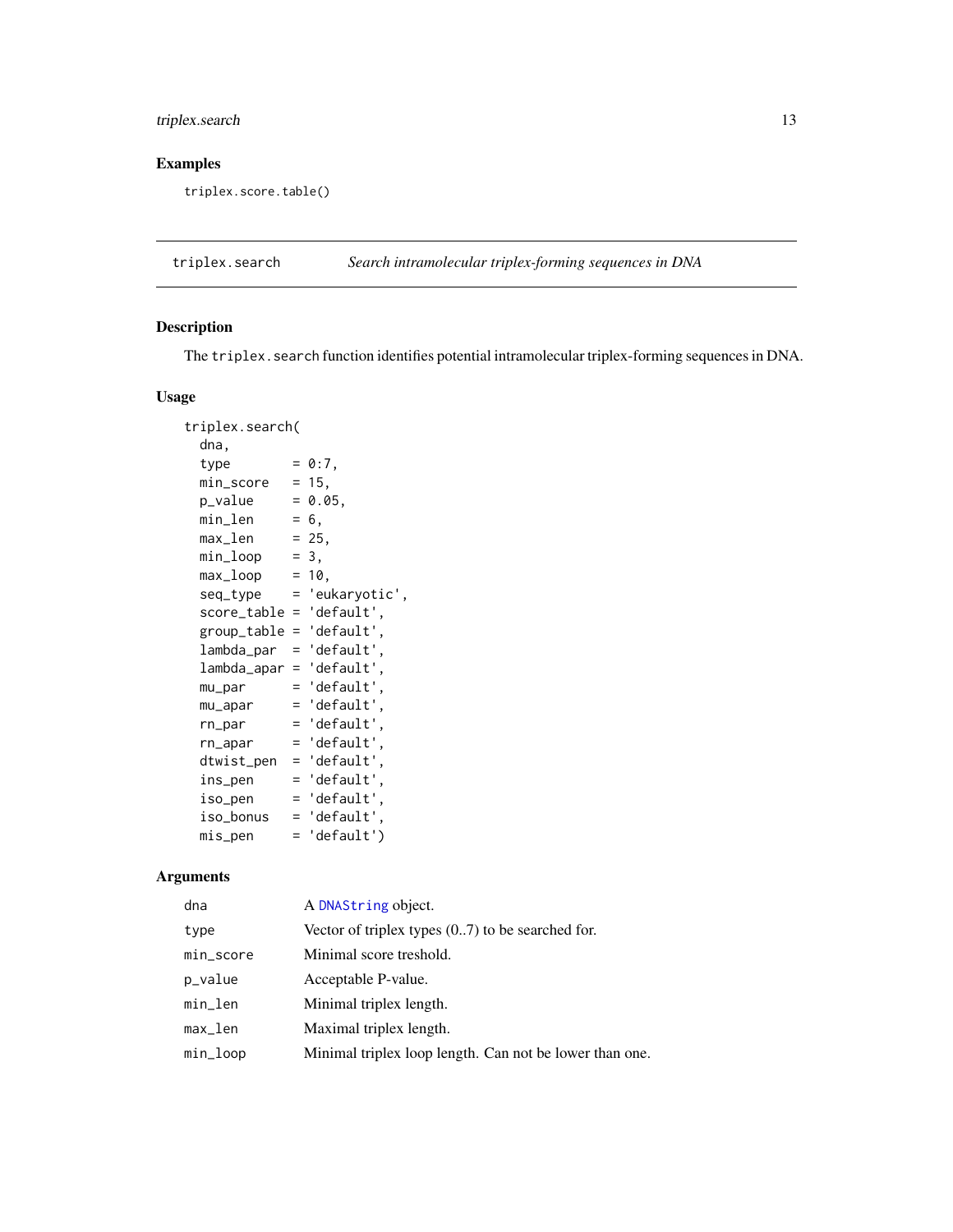<span id="page-13-0"></span>

| max_loop    | Maximal triplex loop length.                                                                                                                                                                              |
|-------------|-----------------------------------------------------------------------------------------------------------------------------------------------------------------------------------------------------------|
| seq_type    | Type of input sequence. Possible options: prokaryotic, eukaryotic.                                                                                                                                        |
| score_table | Scoring table for parallel and antiparallel triplex types. Default is the same<br>as triplex.score.table output. Before changing this option, please read<br>triplex.score.table help carefully.          |
| group_table | Isomorphic group table for parallel and antiparallel triplex types. Default is the<br>same as triplex.group.table output. Before changing this option, please<br>read triplex.group.table help carefully. |
| lambda_par  | Lambda for parallel triplex types $0,1,2,3$ . Default for prokaryotic sequence is<br>0.8892, for eukaryotic 0.8433.                                                                                       |
| lambda_apar | Lambda for antiparallel triplex types 4,5,6,7. Default for prokaryotic sequence<br>is 0.8092, for eukaryotic 0.6910.                                                                                      |
| mu_par      | Mu for parallel triplex types 0,1,2,3. Default for prokaryotic sequence is 7.4805,<br>for eukaryotic 0.8433.                                                                                              |
| mu_apar     | Mu for antiparallel triplex types 4,5,6,7. Default for prokaryotic sequence is<br>7.6569, for eukaryotic 7.9611.                                                                                          |
| rn_par      | Hit ratio (reported hits to sequence length) for parallel triplex types $0,1,2,3$ .<br>Default for prokaryotic sequence is 0.0406, for eukaryotic 0.0304.                                                 |
| rn_apar     | Hit ratio (reported hits to sequence length) for antiparallel triplex types 4,5,6,7.<br>Default for prokaryotic sequence is 0.0273, for eukaryotic 0.0405.                                                |
| dtwist_pen  | Dtwist penalization, default is 7.                                                                                                                                                                        |
| ins_pen     | Insertion penalization, default is 9.                                                                                                                                                                     |
| iso_pen     | Isomorphic group change penalization, default is 5.                                                                                                                                                       |
| iso_bonus   | Isomorphic group stay bonus, default is 0.                                                                                                                                                                |
| mis_pen     | Mismatch penalization, default is 7.                                                                                                                                                                      |

# Details

The triplex.search function identifies potential intramolecular triplex-forming sequences in DNA sequence represented as a [DNAString](#page-0-0) object.

Based on triplex position (forward or reverse strand) and its third strand orientation, up to 8 types of triplexes are distinguished by the function (see the following figure). By default, the function detects all 8 types, however this behavior can be changed by setting the type parameter to any value or a subset of values in the range 0 to 7.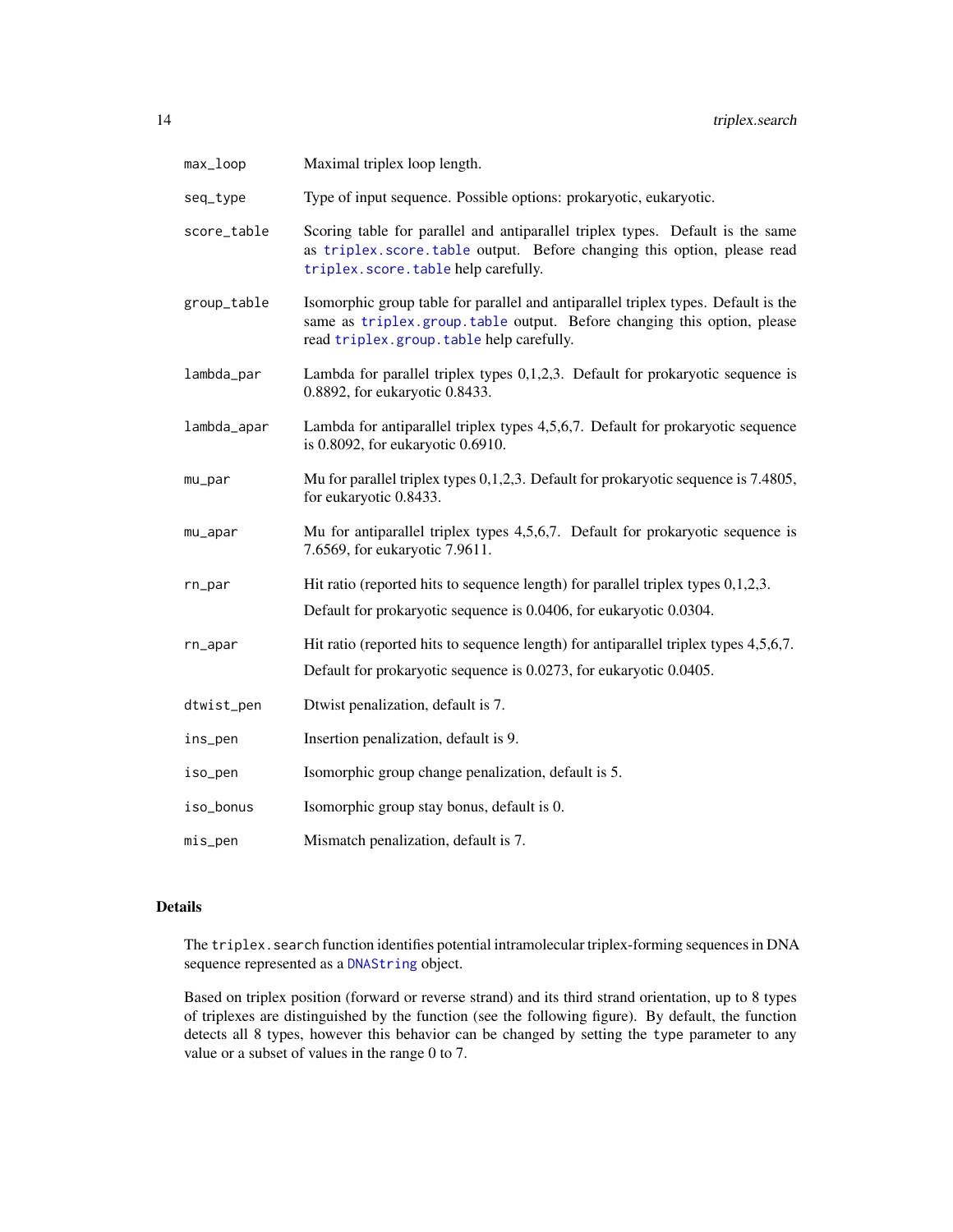#### <span id="page-14-0"></span>triplex.search 15



Detected triplexes are returned as instances of the [TriplexViews](#page-16-1) class, which represents the basic container for storing a set of views on the same input sequence similarly to the [XStringViews](#page-0-0) object (in fact [TriplexViews](#page-16-1) only extends the [XStringViews](#page-0-0) class with a number of displayed columns). Each triplex view is defined by start and end locations, width, score, P-value, number of insertions, type, strand, loop start and loop end. Please note, that the strand orientation depends on triplex type only. The triplex, search function assumes that the input DNA sequence represents the forward strand.

Basic requirements for the shape or length of detected triplexes can be defined using four parameters: min\_len, max\_len, min\_loop and max\_loop. While min\_len and max\_len specify the length of the triplex stem composed of individual triplets, min\_loop and max\_loop parameters define the range of lengths for the unpaired loop at the top of the triplex. A graphical representation of these parameters is shown in the following figure. Please note, these parameters also impact the overall computation time. For longer triplexes, larger space has to be explored and thus more computation time is consumed.



The quality of each triplex is represented by its score value. A higher score value represents a higher-quality triplex. This quality is decreased by several types of imperfections at the level of triplets, such as character mismatch, insertion, deletion, isomorphic group change etc. Penalization constants for these imperfections can be setup using the following parameters: mis\_pen, ins\_pen, iso\_pen, iso\_bonus and dtwist\_pen. Detailed information about the scoring function and penal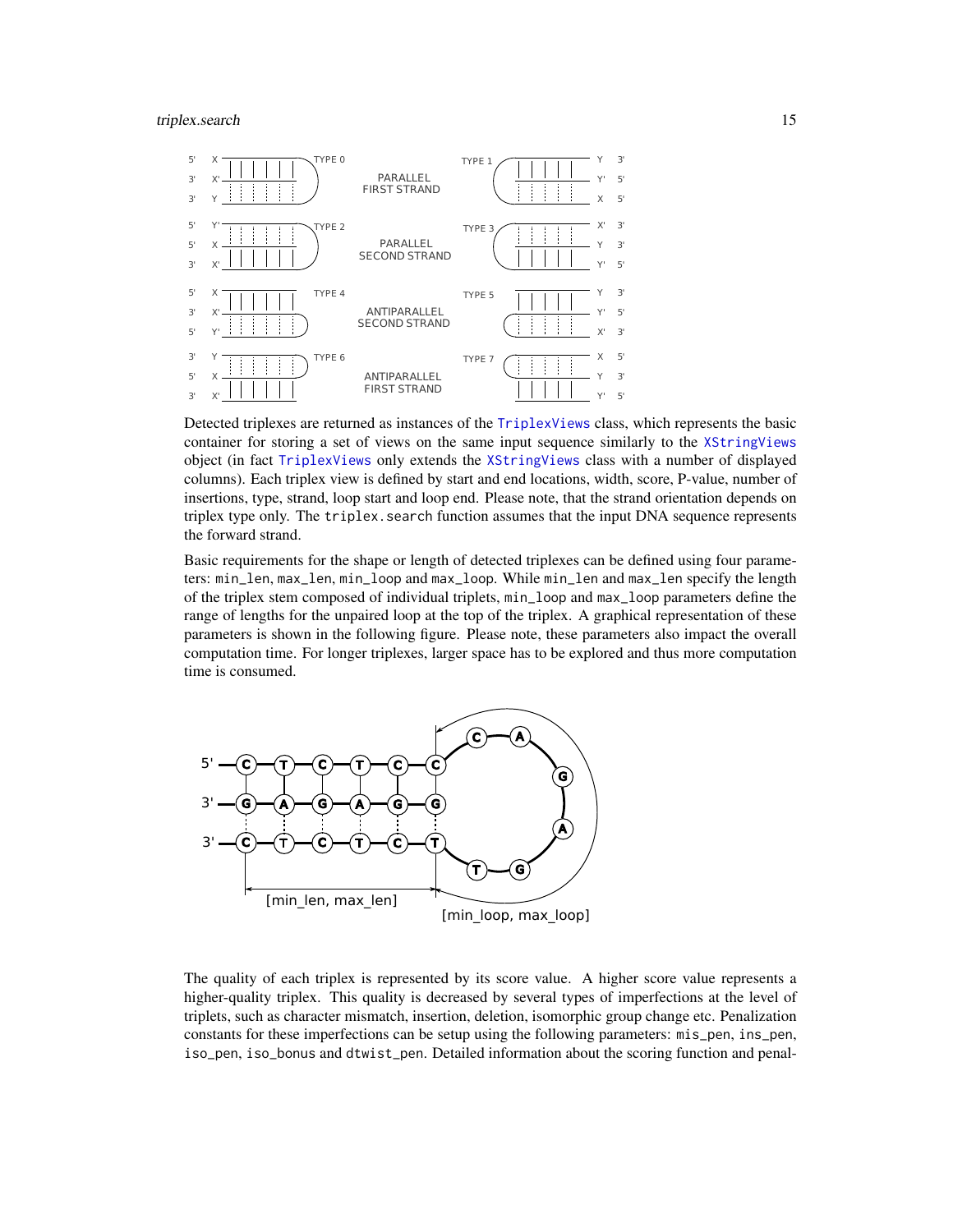ization parameters can be found in (Lexa et al., 2011). It is highly recommended to see (Lexa et al., 2011) prior to changing any penalization parameters.

The triplex.search function can output a large list containing tens of thousands of potential triplexes. The size of these results can be reduced using two filtration mechanisms: (1) by specifying the minimal acceptable score value using the min\_score parameter or (2) by specifying the maximum acceptable P-value of results using the p\_value parameter. The P-value represents the probability of occurrence of detected triplexes in random sequence. By default, only triplexes with P-value equal or less than 0.05 are reported. Calculation of P-value depends on two extreme value distribution parameters lambda and mi. By default, these parameters are set up for searching in human genome sequences. It is highly recommended to see (Lexa et al., 2011) prior to changing either of the lambda and mi parameters.

#### Value

Instance of [TriplexViews](#page-16-1) object based on [XStringViews](#page-0-0) class.

#### **Note**

If you modify the penalization options (dtwist\_pen, ins\_pen, iso\_pen, iso\_bonus, mis\_pen), scoring tables (score\_table) or isogroup tables (group\_table), you should consider changing also default P-value constants (lambda, mu and rn) to get relevant P-values.

#### Author(s)

Matej Lexa, Tomas Martinek, Jiri Hon

#### References

Lexa, M., Martinek, T., Burgetova, I., Kopecek, D., Brazdova, M.: *A dynamic programming algorithm for identification of triplex-forming sequences*, In: Bioinformatics, Vol. 27, No. 18, 2011, Oxford, GB, p. 2510-2517, ISSN 1367-4803

#### See Also

[TriplexViews](#page-16-1), [triplex.score.table](#page-11-1) [triplex.group.table](#page-9-1) [triplex.diagram](#page-8-1), [triplex.3D](#page-5-1), [triplex.alignment](#page-7-1)

#### Examples

```
# GAA triplet repeats involved in Friedreichs's ataxia
seq <- DNAString("GAAGAAGAAGAAGAAGAAGAAGAAGAAGAA")
```
# Search specific triplex types (see details section) triplex.search(seq, type=c(2,3), min\_score=10, p\_value=1)

```
# Search all triplex types
t <- triplex.search(seq, min_score=10, p_value=1)
```

```
# Sort triplexes by score
t[order(score(t), decreasing=TRUE)]
```
<span id="page-15-0"></span>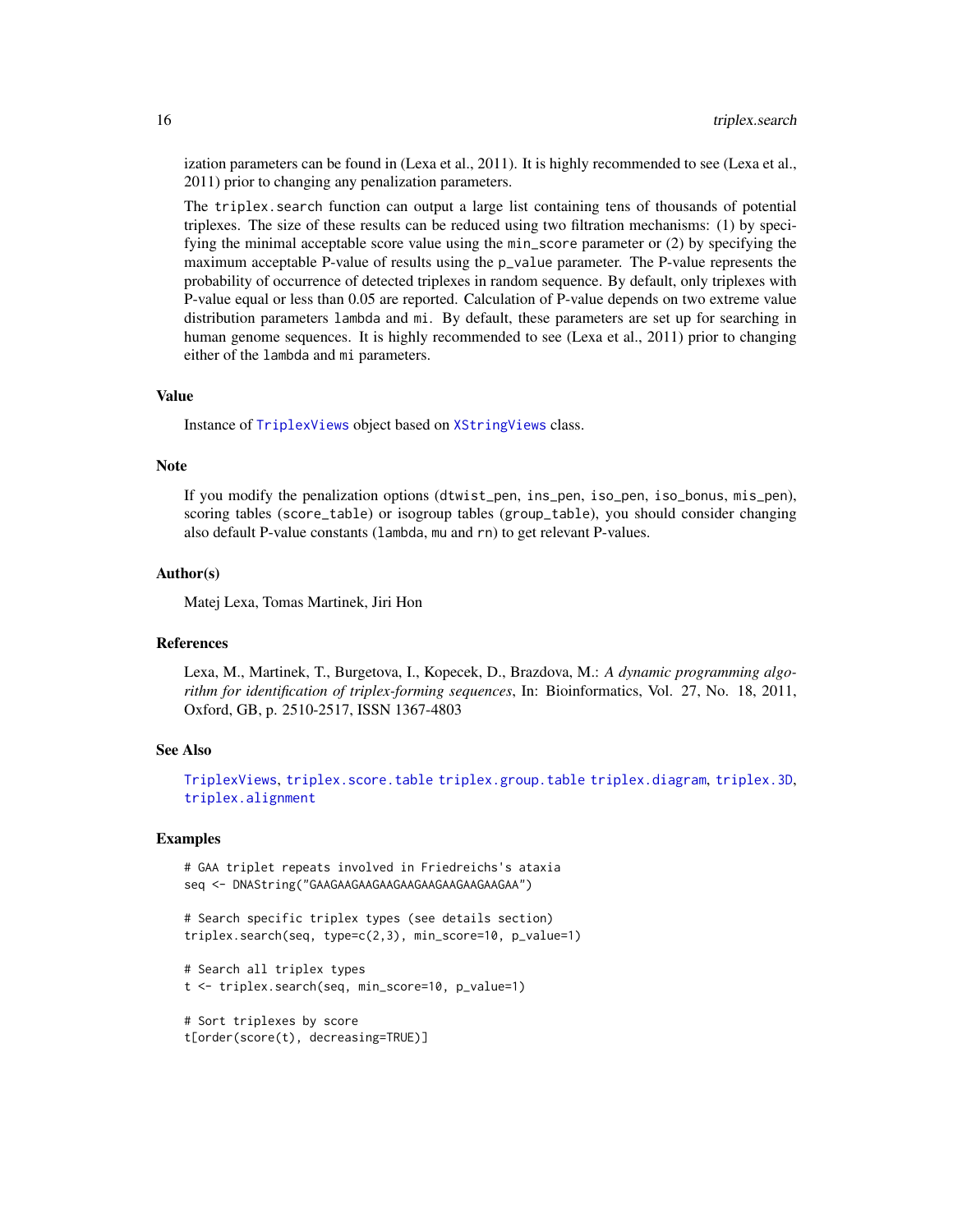<span id="page-16-0"></span>TriplexViews-class *The TriplexViews class*

#### <span id="page-16-1"></span>Description

The TriplexViews class is a container for storing a set of triplexes identified in the same DNA sequence (an [DNAString](#page-0-0) object). Each triplex is defined by its start/end locations, score, P-value, insertion number, type, loop start, loop end and strand identification.

TriplexViews object contains also a parameter vector plus score and group tables that stores custom algorithm options that were used for triplex search. This is necessary for proper triplex visualization by [triplex.diagram](#page-8-1) and [triplex.3D](#page-5-1) functions.

#### Details

A TriplexViews object is in fact a particular case of an [XStringViews](#page-0-0) object (the TriplexViews class contains the [XStringViews](#page-0-0) class) so it can be manipulated in a similar manner. See [?XStringViews](#page-0-0) for detailed information.

If you are interested in algorithm options that are stored in the TriplexViews object, see parameters of [triplex.search](#page-12-1) function. These options are required by visualization functions for proper computation of triplex alignment.

#### **Constructor**

There is no public constructor for TriplexViews object as it stores search algorithm options. TriplexViews object would not be useful without algorithm options attached. For more information see description or details.

# Accessor-like methods

All the accessor-like methods defined for [XStringViews](#page-0-0) objects work on TriplexViews objects. In addition, the following accessors are defined for TriplexViews objects:

score(x): A vector of non-negative integers containing the scores of triplexes.

 $pvalue(x)$ : A vector of non-negative doubles containing the P-values of triplexes.

ins(x): A vector of non-negative integers containing the number of insertions/deletions in triplexes.

type(x): A vector of non-negative integers containing the triplex type.

 $lstart(x)$ : A vector of non-negative integers containing the triplex loop starts.

 $lwidth(x)$ : A vector of non-negative integers containing the triplex loop widths.

lend $(x)$ : A vector of non-negative integers containing the triplex loop ends.

strand(x): A vector of '+' or '-' signs to identify on which strand the triplex was found.

toString(x): Converts TriplexViews object into vector of strings.

#### **Note**

The only standard way to create a TriplexViews object is to use triplex. search function.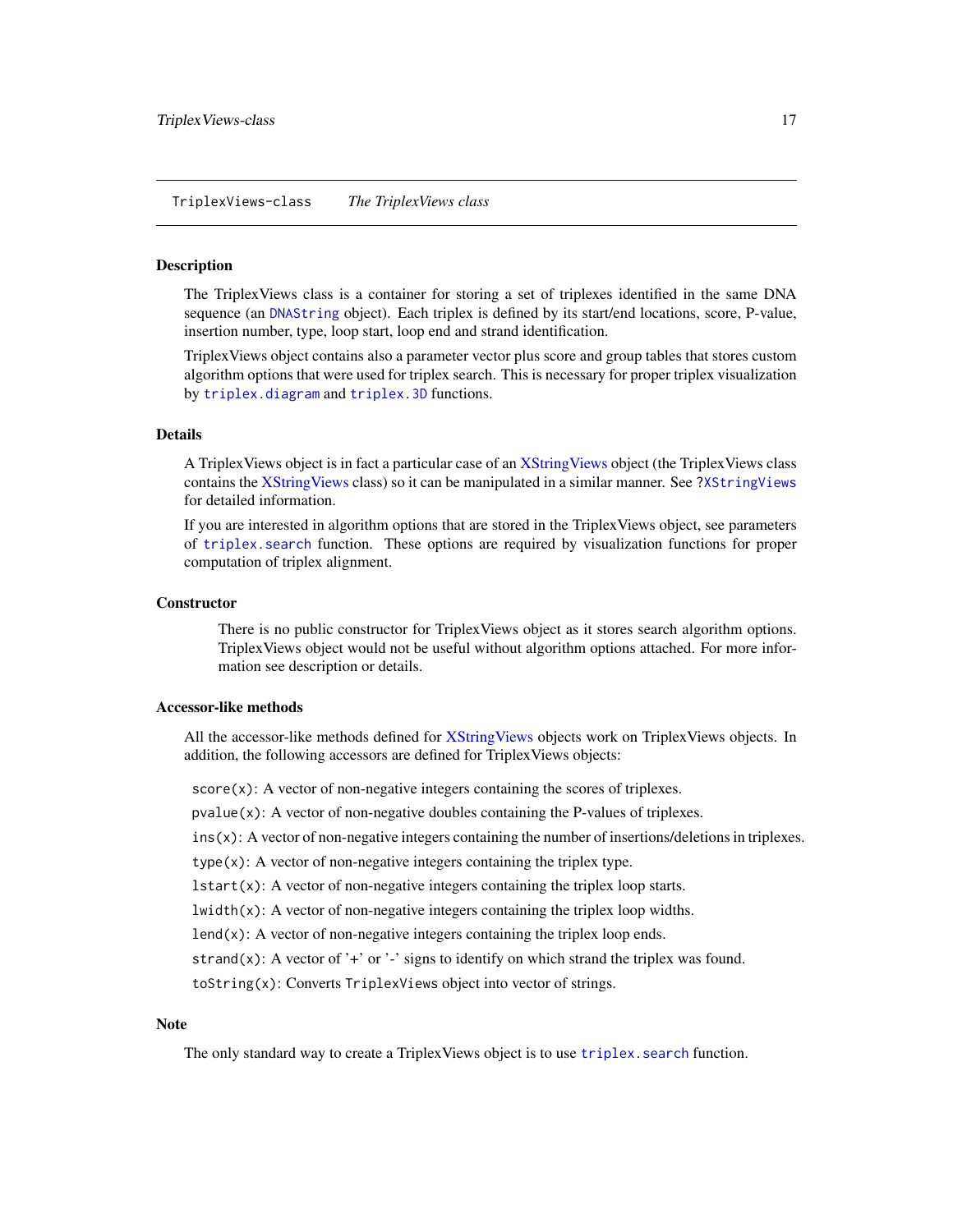#### <span id="page-17-0"></span>Author(s)

Jiri Hon

# See Also

[triplex.search](#page-12-1), [triplex.diagram](#page-8-1), [triplex.3D](#page-5-1), [XStringViews](#page-0-0), [triplex.alignment](#page-7-1)

```
seq <- DNAString("GAAGAAGAAGAAGAAGAAGAAGAAGAAGAA")
t <- triplex.search(seq, min_score=10, p_value=1)
start(t)
end(t)
score(t)
pvalue(t)
ins(t)
type(t)
# Search triplex with maximal score
t[score(t) == max(score(t))]# Sort triplexes by score
t[order(score(t), decreasing=TRUE)]
```